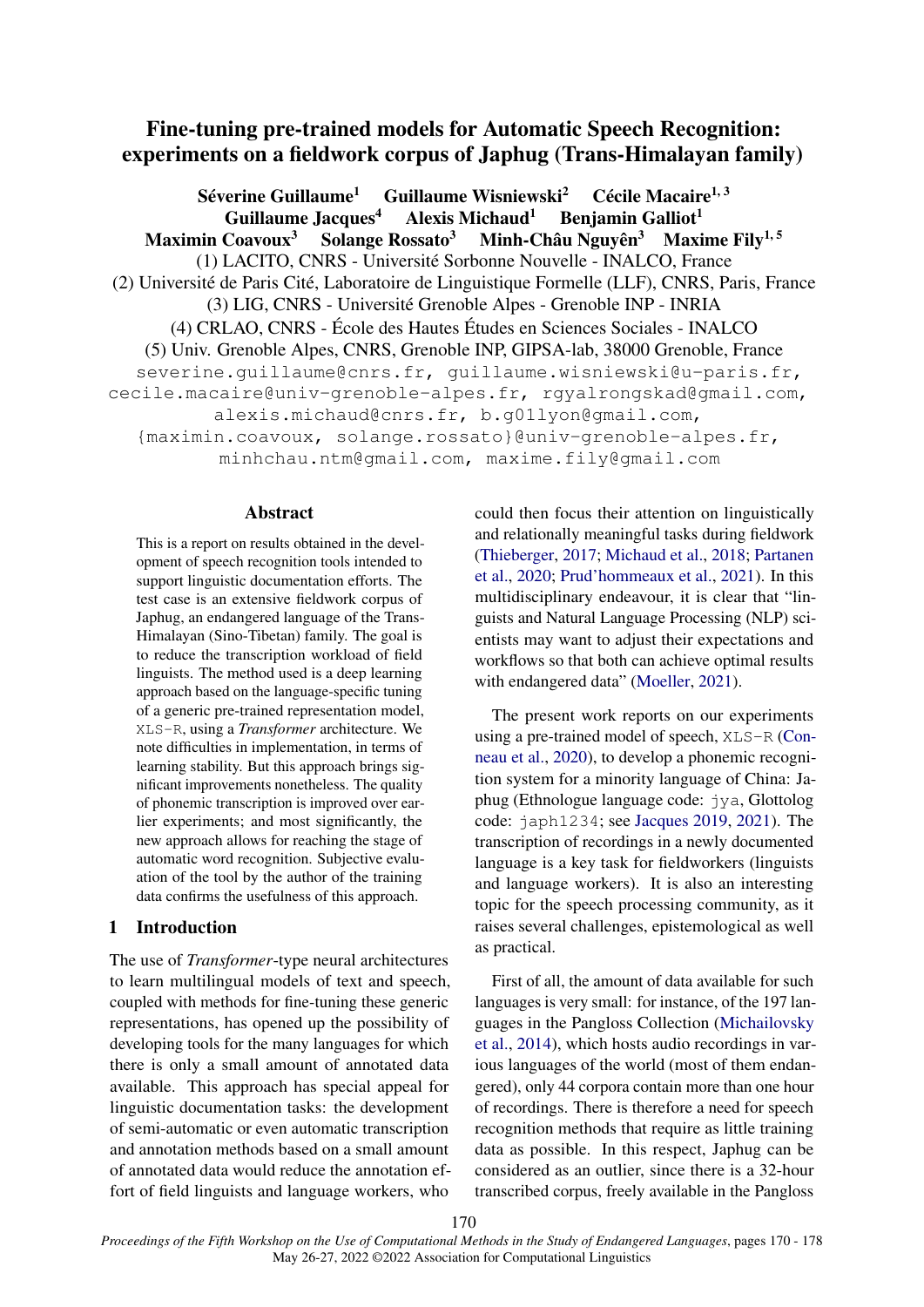Collection<sup>1</sup> as well as from Zenodo (Galliot et al.,  $2021$ <sup>2</sup> and as a Huggingface dataset.<sup>3</sup> The size of this corpus is one of the reasons for choosing Japhug as the test case for the present investigations: we wanted to be able to evaluate the amount of data that is necessary to obtain an automatic transcription of *good* quality — an important criterion here being the linguist's evaluation of the usefulness of the automatically generated transcript, as will be discussed again below.

Research in the field of resource-constrained Automatic Speech Recognition (ASR) has brought out "the importance of considering language-specific and corpus-specific factors and experimenting with multiple approaches when developing ASR systems for languages with limited training resources" (Morris et al., 2021, 4354). To mention two such factors:

- Endangered/little-described languages have structural features of their own, which may be widely different from those of the languages routinely taken into account in the work of the speech processing community. (It has even been argued that highly elaborate linguistic structures and typological oddities are more likely to be found in minority languages, for sociolinguistic reasons: Haudricourt 2017 [original publication: 1961]; Trudgill 2011.) For example, Japhug has a degree of morphosyntactic complexity that is particularly impressive, especially in view of its areal context (Jacques, 2021, *passim*).
- Speakers of minority languages frequently use words (or multi-word expressions, or even entire sentences) from other languages — typically the majority language of the country, or of the area (Moore, 2018; Aikhenvald, 2020). The presence of various loanwords, as well as cases of code-switching in the recordings, are a challenge for the automatic transcription of linguistic fieldwork data.

Conversely, there is one aspect in which automatic transcription tends to be easier for fieldwork data than for widely studied languages: namely, their high degree of orthographic transparency. Most endangered languages are languages transmitted through oral tradition, without a widely used writing system, and the transcriptions are usually made by linguists and language workers either in the International Phonetic Alphabet or in an orthography that is very close to the pronunciation. Thanks to this last characteristic one may realistically hope to achieve good quality transcriptions, as the system does not have to learn a complex spelling — unlike in the case of orthographies which have less straightforward correspondences between graphemes and phonemes (e.g. Uralic languages in Cyrillic orthography have a high degree of grapho-phonematic complexity, raising some technical difficulties: Gerstenberger et al., 2016).

The sections below are organized as follows: we start out, in section 2, by briefly describing the model we have used. Then we move on to presenting, in section 3, the results of a first set of experiments on phonemic transcription, which show that XLS-R does indeed allow us to produce very good quality transcriptions from a small corpus of annotated data, and that these transcriptions meet a need from the linguists conducting language documentation and conservation work. However, a second set of experiments described in section 4 shows that this result is difficult to reproduce, which leads us to qualify our initial optimistic conclusion concerning the technological dimension of the work.<sup>4</sup>

## 2 Fine-tuning pre-trained models

Principle The approach implemented in this work is based on the fine-tuning of a multilingual signal representation model, a method introduced in the field of speech recognition by Conneau et al. (2020) to build speech recognition models from little data. This approach is today at the core of many NLP models and is considered by many to be the most promising way to develop NLP and speech systems beyond the thirty or so languages (representing only 0.5 % of the world's linguistic diversity) for which there are large amounts of annotated data (Pires et al., 2019; Muller et al., 2021).

The proposed approach is composed of two steps. In the first step,  $XLS-R$ ,<sup>5</sup> a multilingual model

<sup>1</sup>https://pangloss.cnrs.fr/corpus/ Japhug

 $^{2}$ https://doi.org/10.5281/zenodo. 5521111

<sup>3</sup>https://huggingface.co/datasets/ BenjaminGalliot/pangloss

<sup>&</sup>lt;sup>4</sup>The models and all the scripts used in our experiments are freely available https://github.com/ CNRS-LACITO/xlsr\_for\_pangloss.

 $5$ Note that many other pre-trained models are available, such as hubert-large-ls960-ft and wav2vec2-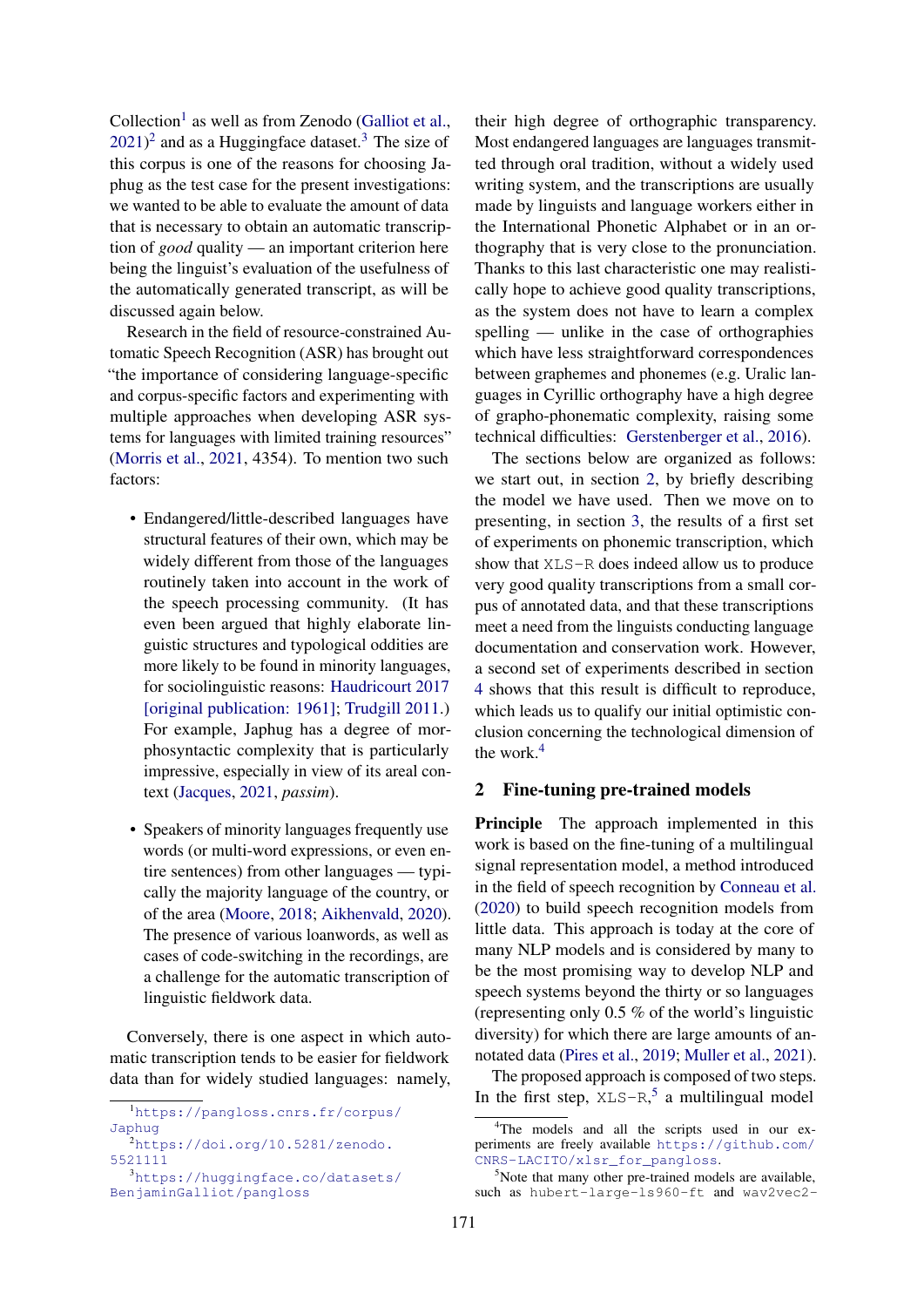trained in an unsupervised way on a corpus of 56,000 hours of recordings in 53 languages, is used to automatically build a language-independent, 'generic' representation of the signal. In a second step, this representation is used as input to a phonemic recognition system, trained on audio data that are time-aligned with a manual transcription provided by the linguist. This second step allows to learn how to match the signal representations with labels: in this case, it is essentially the labels corresponding to the phonemes.

In our experiments, we used the XLS-R multilingual model<sup>6</sup> and the HuggingFace API (Wolf et al., 2020) to use and fine-tune it. We ran the fine-tuning for 60 epochs (i.e. 60 iterations over the training data) to be assured that the fine-tuning had converged, and we kept the last model.

Using the model for phoneme prediction In order to apply the method described in the previous paragraph to the task of phoneme recognition, we simply defined a set of labels corresponding to the set of characters composing the phonemes. More precisely, the set of labels used for fine-tuning is made of the 44 characters that appear in at least one Japhug phoneme.<sup>7</sup> This technical choice is based on the experiments reported by Wisniewski et al. (2020) showing that the prediction of the characters composing the phonemes (instead of the phonemes as units) allows to obtain good predictions, sidestepping the task of explicitly listing the phonemes of the language (for example to specify that  $\frac{f_5^h}{\cosh^2}$  constitutes a single phoneme, noted by a trigraph:  $[t-s+<sup>h</sup>)$ . For the sake of simplicity at an initial exploratory stage, we also removed from the manual transcriptions all the punctuation marks and the other miscellaneous symbols used by linguists in their transcriptions (symbols to note linguistic phenomena of emphasis or focus, for example).

To this set of grapho-phonemic labels is added the space, to delimit words, thereby coming a step closer to the development of a true speech recognition system for endangered languages. The addition of a special character marking the word boundaries is a novelty in our work; $8$  it aims at allowing the system to recognize words directly. This avoids the need for post-processing or for a second system to segment the lattice of phonemes into words, such as the ones developed by Godard et al. (2018) and Okabe et al. (2021). To arrive at *bona fide* word recognition (and thus at fullfledged Automatic Speech Recognition), use of a language model is clearly the most efficient way to go, and this method has been successfully applied in the context of some minority/endangered languages (Partanen et al., 2020; Prud'hommeaux et al., 2021), but it should be remembered that there is huge diversity among the data sets available for endangered/low-resource languages, so that, surprising as it may seem, "no single ASR architecture outperforms all others" (Morris et al. 2021, 4354; see also Macaire et al. 2022 on two Creole languages). The use case addressed here is one in which the amount of text available is no greater than a few tens of thousands of words, i.e. an insufficient amount to train a language model according to standard workflows.

#### 3 Evaluation on the Japhug language

In order to facilitate the reproduction of the experiments, the Japhug corpus is made available as a Huggingface dataset $9$  which can be used off-theshelf with the tools described here.

### 3.1 Experimental results

The quality of our system is evaluated using two classical metrics: the character error rate (CER), i.e. the edit distance between the reference and the prediction computed at the character level,  $10$  and the word error rate (WER), a similar metric computed at the word level. Note that what makes the use of the latter metric possible is that the systems we trained are capable of predicting word boundaries (which was not the case in previous work such as Adams et al. 2018).

Using a ten-hour corpus for fine-tuning  $XLS-R$ , the system obtains a CER of 7.4 % and a WER of 18.5 %. Figure 1 shows how the performances of a

```
9https://huggingface.co/datasets/
BenjaminGalliot/pangloss
```
large-100k-voxpopuli.

 $6$ This model is named wav2vec2-large-xlsr-53 in Hugging Face API.

This list is constructed simply by enumerating all the characters in the transcriptions and is not based on a phoneme inventory or a grapheme-to-phoneme mapping.

<sup>&</sup>lt;sup>8</sup>Note that the use of a special character directly predicted by our model is only novel in the context of a low-resource/lan-

guage documentation setting: it constitutes common practice in character-level ASR.

<sup>&</sup>lt;sup>10</sup>Our system is predicting a stream of characters and not of phonemes (as stated in §2, the label set is made of the characters used to write the phonemes) and the edit operations, at the heart of the CER computation, are defined directly on the characters. Computing the *phoneme error rate* in which each phonemes would be considered as an indivisible unit would weigh errors differently.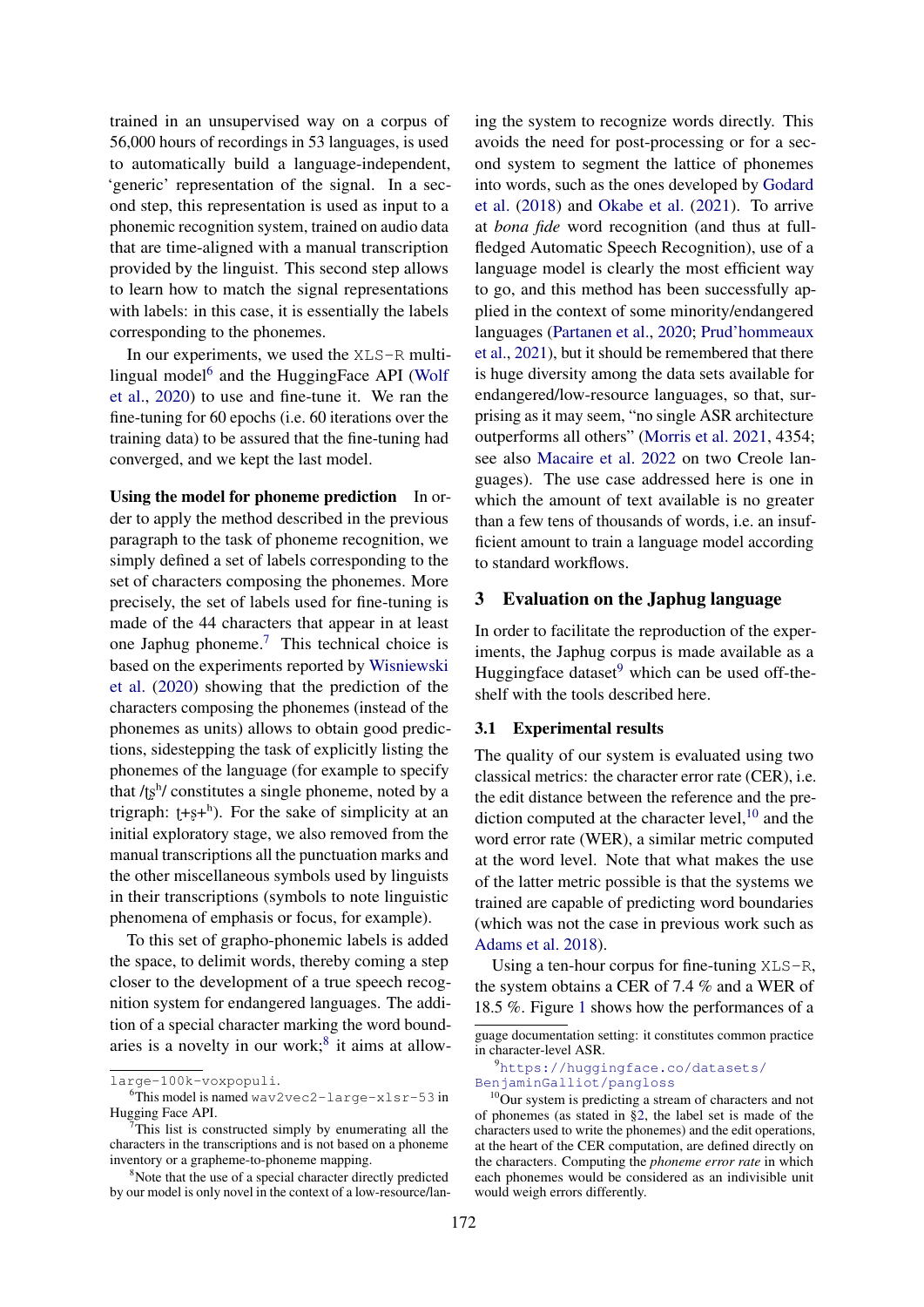fine-tuned model evolve for training sets whose size is close to the corpora usually collected in fieldwork on endangered/minority languages. It turns out that the CER is already very low  $(12.5\%)$  for a training corpus containing two hours of annotated data.

These two results show that the proposed approach allows to obtain transcriptions of good quality, which reach the threshold at which the framework provided by the computer tool constitutes a useful starting point (preferable to the traditional method: a completely manual input). In particular, the performance is improved by 4 points compared to the results of Wisniewski et al. (2020), which were also based on a neural method of phonemic transcription, but which learned a signal representation only from the training data, without using a pre-trained model.



Figure 1: Evolution of performances as a function of the size of the training corpus.

The word-level error is much higher than the character-level error, but the difference is primarily due to the way in which the two evaluation metrics are defined. There are significantly fewer words than characters, so that an error at the character level (which naturally translates into an error at the word level containing it) will have a stronger impact on the WER than on the CER. A closer analysis of the results shows that our system makes few errors on word boundaries: nearly 90 % of spaces are correctly predicted.

## 3.2 Quality assessment of transcriptions by the linguist

To evaluate the usefulness of the system described in the previous section, a specialist of the Japhug language (Guillaume Jacques) corrected the automatic transcription of a recording that he had not

yet transcribed. This pilot experiment is not systematized like that of Sperber et al. (2017) or other studies of post-editing processes in machine translation (Nitzke, 2021), and moreover concerns only 236 words, corresponding to a 2-minute recording of the Japhug language. The evaluation could therefore be dismissed as impressionistic and unreliable from the point of view of NLP tool evaluation. But it cannot be overemphasized that there is a "need for developers to directly engage with stakeholders when designing and deploying technologies for supporting language documentation" (Prud'hommeaux et al., 2021, 491). The point of view of end users is clearly significant and relevant to guide multidisciplinary team work of the type reported here.

The evaluation experiment, even though it is conducted in a way that is not standard in NLP evaluation, leads to a clear observation: the number of corrections to be made to obtain a quality transcription is much lower than the CER suggests. The linguist only had to correct 1.9 % of the characters. The figure becomes 4.2 % if punctuation is taken into account: punctuation marks are not predicted by the system – remember that they were removed from the training corpus at the preprocessing stage – and must therefore be added manually by the person taking up the automatic transcription for further processing. The corresponding WER is at 5.9 %. The difference between the estimated CER (computed on data that have been annotated beforehand) and the number of actual corrections is largely explained by the ambiguity inherent in the task of phonemic transcription: the linguist transcribing the data does not work at an exclusively phonetic-phonological level, but makes many decisions based on high-level information (in short: word identification based on context). Table 1 shows a sample of manual corrections made by the linguist to the output of our system.

The observation of a gap between the metrics and the evaluation by the user is reminiscent of similar findings obtained in the evaluation of machine translation (Wisniewski et al., 2013). Such observations are of great importance in the perspective of integrating the tools into workflows for linguistic documentation. It would seem that the actual degree of usefulness (the "real" quality) of the systems is higher than the evaluation metrics used so far would suggest. At least in the case of Japhug, the effort required to correct automatic transcrip-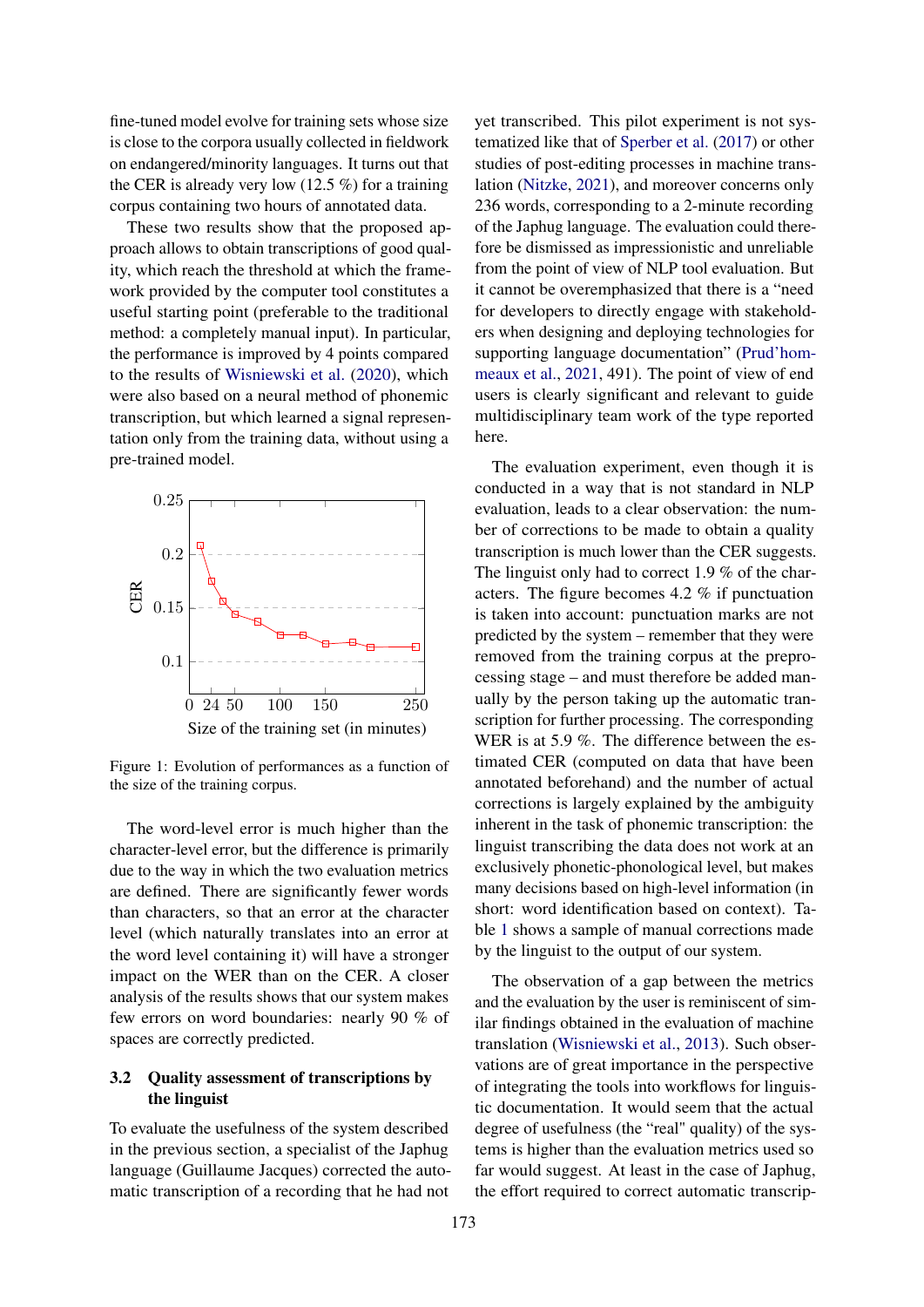- **①** tɕe kuʁungu tɕe iɕqha @mingchao(u→
urang nu tɕu pjɤŋu tɕendɤre iɕqha nɤki @yanguo kɤti r<sub>t</sub>γkhγβ γω nωrτείρυ nω kω, içqha nω, içqha nω ωftsa nunω rτείρυ lusundγm pjγsωso. tçe nω ryslpu lusundxm pjysuso tçe, tçendxre nxkinu, sxtçha ra tosxtşoʁloʁnu zo çti tçe, tçendxre içqha nu, @shandong nutçu urmi @zhangxiaobing kurmi ci tutsγe ukuβzu ci pjγtu, tγtçu. tçendγre urzaβ nu uskhru munγβdi χsusla ma mutoβzu ri tçendγre unci jołoʁndʑi nγphγondʑi pjγra matei sytcha ra pjykytsoʁloʁci qhe tee nura teetha kuɪsɤyzi ra pume ma nʏsuɪsondzi qhe tee nu jophɣondʑi.
- 2 tçe kuçungu tçe içqha, @mingchao uran nutçu pjɤŋu tçendɤre içqha, nɤki, @yanguo kɤti r<del>j</del>γlkhγβ γω<sub>τ</sub> nωrjγlpu nɯ kɯ, içqha nɯ(. →,) içqha nɯ<sub>τ</sub> ɯftsa nunɯ rjγlpu lusɯndɤm pjɤsɯso. tçe nu rγslpu lusumdγm pjγsuso tçe, tçendγre, nγkinu, sγtçha ra tosγtşoʁloʁnu zo çti tçe, tçend $\alpha$ re içqha nu, @shandong nutçu<sub>z</sub> urmi @zhangxiaobing kurmi ci, tutsye ukuq $\beta$ zu ci pjγtu, tγtçu. tçendγre unzaβ nu uskhru∟ munγβd(er, $\rightarrow$ i) γsusla ma mutoβzu ri, tçendγre upçi joło(n $\rightarrow$ ʁ)ndʑi n教phyondʑi pj教ra matçi, sxtçha ra pjxkxtsoʁloʁci qhe tçe nura tçetha kus  $xyz(\overline{u} \rightarrow i)$ ra pume ma nx suson $(\overline{u} \rightarrow d\overline{z})$  qhe tçe nu jophyond $\overline{z}$ i.

Table 1: An excerpt from the manual corrections made to automatic transcriptions. System ①, corresponding to the setup described in §3, does not predict punctuation, nor does it predict the symbol @ (which indicates Chinese loanwords), whereas system ② predicts these two elements.

tions is considered "very low" by our expert on Japhug. A linguist's assessment of the amount of effort depends of course on many factors, including the degree of command of the target language. This makes the comparison from one case to another problematic; this is one of the difficulties encountered in interdisciplinary work between computer scientists and linguists. This point will be briefly taken up in the following paragraph.

## 4 Taking a critical look at the process of training statistical models

The results presented in the previous section are, to say the least, highly encouraging. They show that it is possible to achieve very good quality automatic phonemic transcriptions, even for languages for which relatively little annotated data is available (about 2 hours). Not only is the quality of the transcriptions sufficient to serve as a basis for further linguistic documentation work, but approaches based on pre-learning of representations open up the possibility of recognition at the word level, a major advance for the intended use cases (documentation of endangered languages in fieldwork). In practice, a phoneme lattice is not the best basis for further work by a field linguist. For a phoneme transcription to be complete, each individual phoneme would have to be recognizable from the audio signal, which would be contrary to all expectations, given the well-documented variability in the phonetic realization of phonemes (Niebuhr

and Kohler, 2011). This variability, which carries a non-negligible part of the information contained in the signal, is particularly extensive in spontaneous speech, the object of study privileged by field linguists (Bouquiaux and Thomas, 1971; Newman and Ratliff, 2001). Thus, the basic unit for the constitution of corpora of rare languages is clearly not the phoneme, but the morpheme (and the higherlevel units: word, sentence...).

Our initial results led us to consider more complex transcription tasks in which the system must also predict punctuation, as well as Chinese loanwords (cases of code-switching with the national language) found in Japhug documents (where they are transcribed according to the romanization conventions of standard Mandarin). The goal is, as before, to reduce the annotation effort of field linguists. Taking punctuation and loanwords into account essentially involves changing the preprocessing performed on the transcriptions before training.

The difficulties which we encountered during the development of this new system led us to study in a systematic way the degree of *stability* of the learning process. Neural network training is a difficult task in that it involves a very large number of parameters and relies on the optimization of a non-convex objective function. In practice, the optimization methods at the heart of deep learning rely on a very large number of hyper-parameters,  $^{11}$ 

<sup>11</sup>Hyper-parameters are special parameters the optimal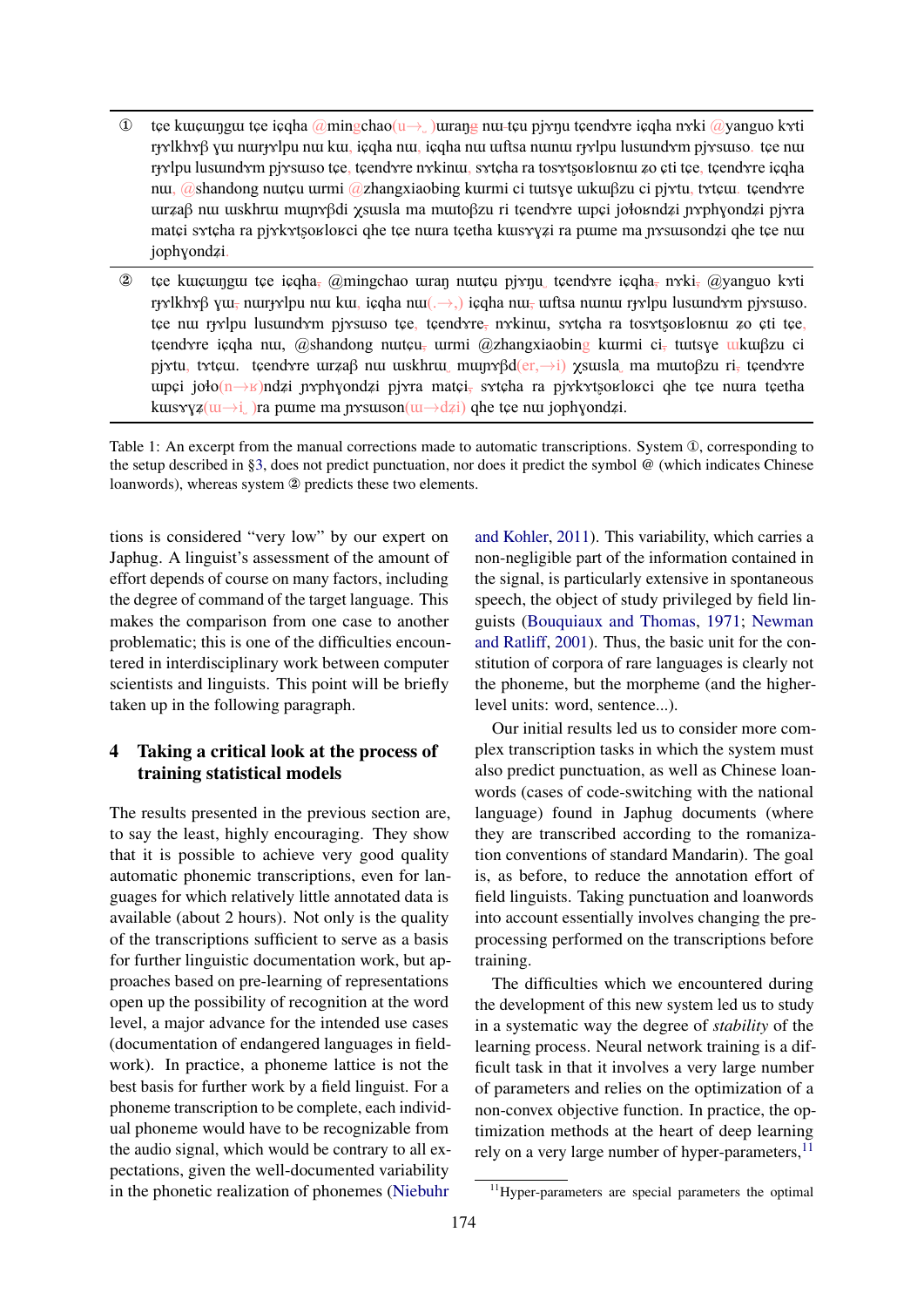the choice of which has a direct impact on the performance of the resulting system. Thus, for the task of fine-tuning the XLS-R model (used in the work reported here), it is possible to change the value of more than twenty parameters that include the initial value of the learning step, its scheduling, the optimization method, the size of the batches, as well as various parameters for dropout.

We have represented in Figure 2 the performances (evaluated by the CER) obtained on the validation set during the different trainings we have performed during the development of these systems. Note that the systems were fine-tuned on a three-hour corpus (10% of which, making up 18 minutes, were used as a validation set) in order to keep the training times to a reasonable duration. The experiments we conducted with a larger corpus did not lead to improvements in the results obtained. These learning curves were obtained by varying the various parameters for optimization (training step, values for dropout, choice of the training set), but also by trying various experimental conditions: in particular, by taking into account the punctuation or not.

Among the 91 training curves shown in Figure 2, the CERs obtained on the validation set vary between 8.8 % and 28.8 % ( $M = 14.8$ ,  $S = 2.2$ ). Most of the learned systems perform significantly worse than the system described in our first experiments: only 6 systems have a CER at validation that is below 12.0 %, and none of them reaches the performance of the system described in section 3. Although not all of these error rates are directly comparable, these results show not only that performance on the validation set is highly sensitive to the choice of hyper-parameters (as expected), but more importantly, that the optimal value of these parameters varies across corpora, train-test splits and configurations.

However, as the results in Table 2 show, if we apply the different models obtained to the corrected text of section 3.2, the quality of the transcriptions is such that it requires only a small number of corrections. This result is all the more remarkable since these systems were only learned on 3 hours of annotated data, a reasonable amount of data to expect in scenarios of language documentation. Above all, it appears that the performance of the models on the validation set does not seem to be a

reliable indicator of their quality in practice. This makes their selection and more generally their development very difficult.

|                                                         |                               | $\bf{2)}$                     | 3                         |
|---------------------------------------------------------|-------------------------------|-------------------------------|---------------------------|
| <b>CER</b> validation                                   |                               |                               | $8.8\%$ 13.9%             |
| WER                                                     | 5.9%                          |                               | $19.5\%$ 21.6%            |
| <b>CER</b><br>$\ominus$ punctuation<br>$\ominus$ Pinyin | $4.2\%$<br>1.9 $%$<br>$0.7\%$ | $9.1\%$<br>6.8 $%$<br>$2.9\%$ | 6.7 %<br>4.5 %<br>$4.0\%$ |

Table 2: Detailed evaluation of the various systems for phonemic transcription: ① is the system described in section 3, ② and ③ are two of the systems from our second series of experiments (described in §4): ② is the systeme with lowest CER on the validation set, and ③ that with lowest CER on the test set. These last two systems predict punctuation and the @ symbol for loanwords.

In a more qualitative way, we have reported in Table 1 an extract of the transcription of this text by the system described in section 3 and by a system predicting the punctuation. It appears that, while the first system is able to achieve a perfect transcription except for Chinese words (romanized into *Pinyin*) and punctuation marks, the second system presents properties that may be quite interesting for innovative workflows for computational documentation of languages. First of all, it places the utterance boundaries (materialized by the dot) without errors. The division into sentences constitutes a fundamental dimension of the structure of linguistic documents, and an important dimension of the work curating transcriptions for electronic publication in language archives. Moreover, the model recognizes Chinese borrowings remarkably well, paving the way for their automatic identification. Such additional treatments down the line are key to a workflow that makes the most of a range of NLP tools. The ultimate aim is to arrive at Interlinear Glossed Texts (IGT), with annotation down to the level of the morpheme; in turn, IGT corpora have considerable usefulness in research, including possibilities for automatically inferring linguistic patterns from the glossed corpora (Zamaraeva et al., 2019).

## 5 Conclusion

In this work, we have described how the fine-tuning of a multilingual model could be used to learn an

value of which can only be found by trial-and-error and training a system completely. Tuning hyper-parameters tends to be highly time-consuming and resource-intensive.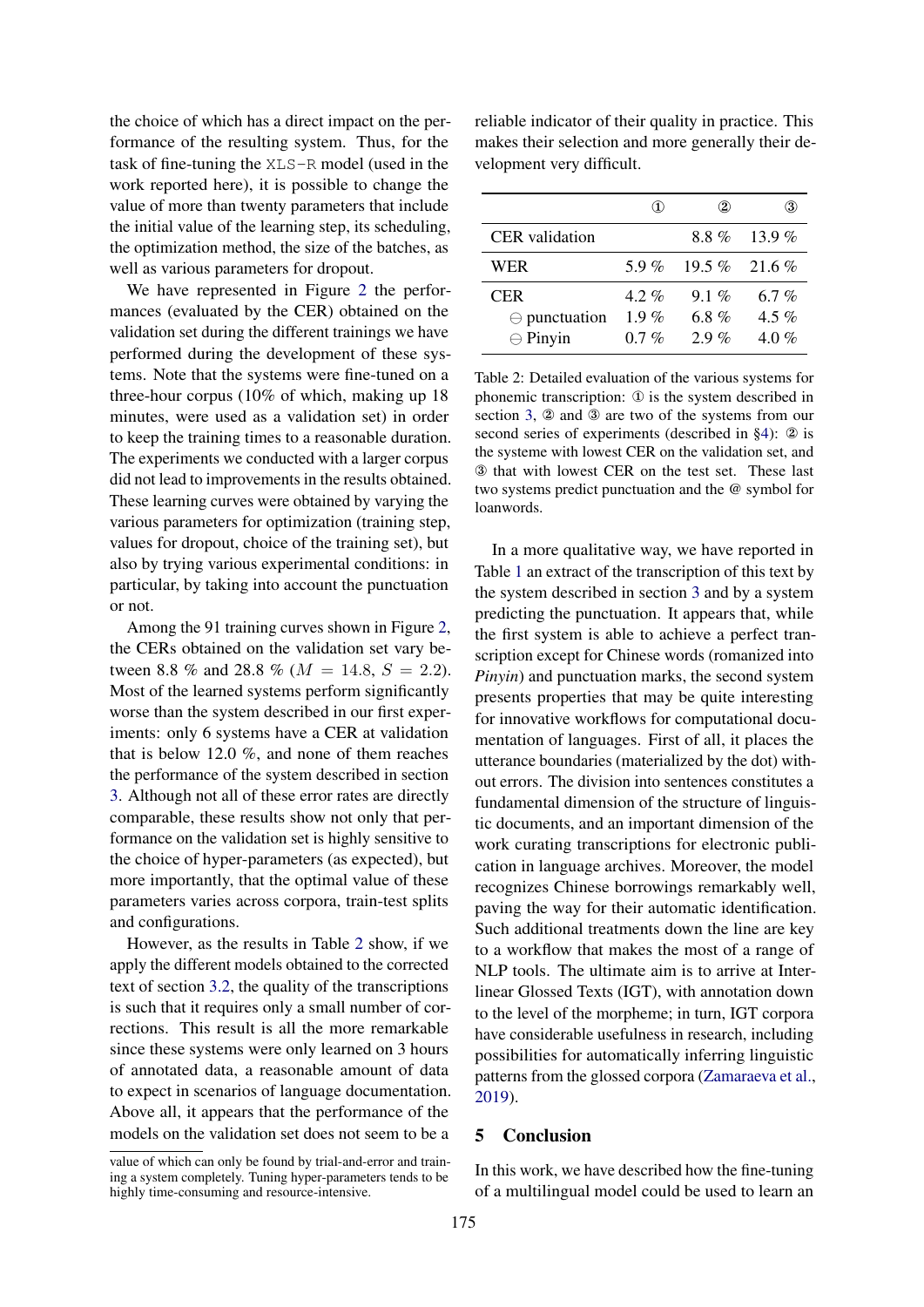

Figure 2: CER over the validation set in the course of various optimizations. The curve in red corresponds to the median value for CER at each stage.

automatic phonemic transcription system for an endangered language, and thus reduce the annotation effort of field linguists. Despite the large variability of the scores obtained on a validation set, we succeeded in developing systems whose predictions required only a small number of manual corrections by the linguist: a number that is much smaller than that estimated by the Character Error Rate (CER). This work shows the interest of this type of approach, and opens many perspectives. In particular, the approach seems to us to call for an extension of the experiments to other endangered languages (e.g. from other corpora hosted in archives of endangered languages, about which see Berez-Kroeker and Henke 2018), in order to evaluate more widely its usefulness for language documentation. We also wish, in our future work, to improve the quality of predictions at the word level, for example by integrating a language model.

#### Acknowledgments

We wish to express our deepest gratitude to the main Japhug language consultant, Tshendzin.

Financial support was given by *Agence Nationale de la Recherche* as part of grants ANR-10-LABX-0083 (*Laboratoire d'excellence* "Empirical Foundations of Linguistics", 2011-2024) and ANR-19-CE38-0015 ("Computational Language Documentation by 2025", 2019-2024). Financial support was also contributed by the Institute for Language Diversity and Heritage (ILARA-EPHE).

An important part of the linguistic resources used in the present work was collected in the course of the project "Himalayan Corpora: Parallel corpora in languages of the Greater Himalayan area" (ANR-12-CORP-0006).

#### References

- Oliver Adams, Trevor Cohn, Graham Neubig, Hilaria Cruz, Steven Bird, and Alexis Michaud. 2018. Evaluating phonemic transcription of low-resource tonal languages for language documentation. In *LREC 2018 (Language Resources and Evaluation Conference)*, pages 3356–3365.
- Alexandra Aikhenvald. 2020. Language contact and endangered languages. *The Oxford handbook of language contact*, pages 241–260.
- Andrea L. Berez-Kroeker and Ryan E. Henke. 2018. Language archiving. In Kenneth L. Rehg and Lyle Campbell, editors, *The Oxford handbook of endangered languages*, pages 433–457. Oxford University Press, Oxford.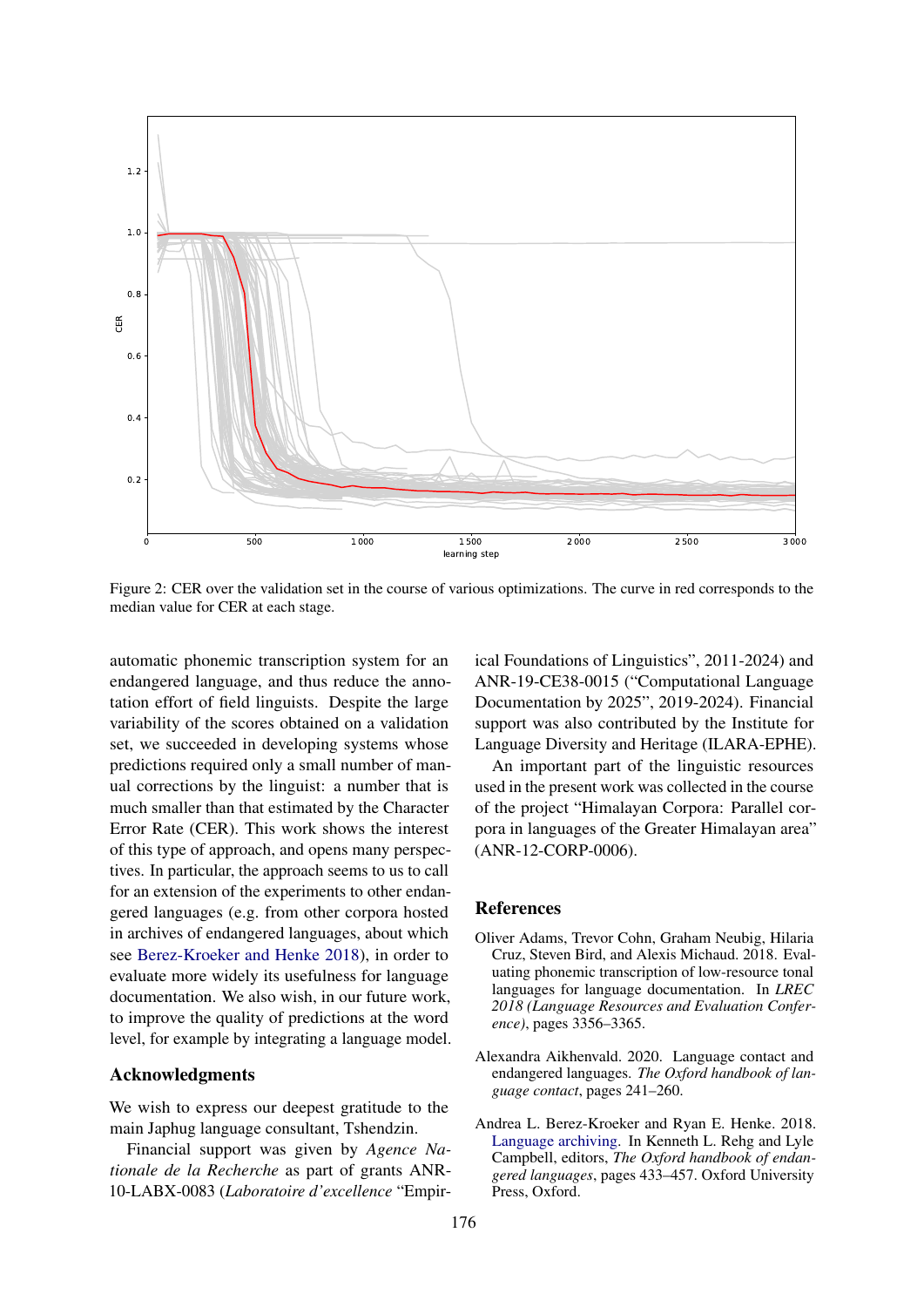- Luc Bouquiaux and Jacqueline Thomas. 1971. *Enquête et description des langues à tradition orale. Volume I : l'enquête de terrain et l'analyse grammaticale*, 1976 (2e) edition. Société d'études linguistiques et anthropologiques de France, Paris. 3 volumes.
- Alexis Conneau, Alexei Baevski, Ronan Collobert, Abdelrahman Mohamed, and Michael Auli. 2020. Unsupervised cross-lingual representation learning for speech recognition. *CoRR*, abs/2006.13979.
- Benjamin Galliot, Guillaume Wisniewski, Séverine Guillaume, Laurent Besacier, Guillaume Jacques, Alexis Michaud, Solange Rossato, Minh-Châu Nguyên, and Maxime Fily. 2021. Deux corpus audio transcrits de langues rares (japhug et na) normalisés en vue d'expériences en traitement du signal. In *Journées scientifiques du Groupement de recherche "Linguistique informatique, formelle et de terrain" (GDR LIFT)*, Grenoble.
- Ciprian Gerstenberger, Niko Partanen, Michael Rießler, and Joshua Wilbur. 2016. Utilizing language technology in the documentation of endangered Uralic languages. *Northern European Journal of Language Technology*, 4:29–47.
- Pierre Godard, Marcely Zanon Boito, Lucas Ondel, Alexandre Berard, François Yvon, Aline Villavicencio, and Laurent Besacier. 2018. Unsupervised word segmentation from speech with attention. In *Interspeech 2018*, Hyderabad, India.
- André-Georges Haudricourt. 2017 [original publication: 1961]. Number of phonemes and number of speakers [translation of: *Richesse en phonèmes et richesse en locuteurs*]. *L'Homme*, 1(1):5–10.
- Guillaume Jacques. 2019. Japhug. *Journal of the International Phonetic Association*, 49(3):427–450.
- Guillaume Jacques. 2021. *A grammar of Japhug*. Number 1 in Comprehensive Grammar Library. Language Science Press, Berlin.
- Cécile Macaire, Didier Schwab, Benjamin Lecouteux, and Emmanuel Schang. 2022. Automatic Speech Recognition and query by example for Creole languages documentation. In *Findings of the Association for Computational Linguistics: ACL 2022*, Dublin, Ireland.
- Boyd Michailovsky, Martine Mazaudon, Alexis Michaud, Séverine Guillaume, Alexandre François, and Evangelia Adamou. 2014. Documenting and researching endangered languages: the Pangloss Collection. *Language Documentation and Conservation*, 8:119–135.
- Alexis Michaud, Oliver Adams, Trevor Cohn, Graham Neubig, and Séverine Guillaume. 2018. Integrating automatic transcription into the language documentation workflow: experiments with Na data and the Persephone toolkit. *Language Documentation and Conservation*, 12:393–429.
- Sarah Moeller. 2021. *Integrating machine learning into language documentation and description*. Ph.D. thesis, University of Colorado at Boulder.
- Patrick Moore. 2018. Re-valuing code-switching: lessons from Kaska narrative performances. In *Activating the heart: Storytelling, knowledge sharing, and relationship*, Waterloo, Canada. Wilfrid Laurier University Press.
- Ethan Morris, Robbie Jimerson, and Emily Prud'hommeaux. 2021. One size does not fit all in resourceconstrained ASR. In *Interspeech 2021*, pages 4354–4358. ISCA.
- Benjamin Muller, Antonios Anastasopoulos, Benoît Sagot, and Djamé Seddah. 2021. When being unseen from mBERT is just the beginning: Handling new languages with multilingual language models. In *Proceedings of the 2021 Conference of the North American Chapter of the Association for Computational Linguistics: Human Language Technologies*, pages 448–462, Online. Association for Computational Linguistics.
- Paul Newman and Martha Ratliff. 2001. *Linguistic fieldwork*. Cambridge University Press, Cambridge.
- Oliver Niebuhr and Klaus J. Kohler. 2011. Perception of phonetic detail in the identification of highly reduced words. *Journal of Phonetics*, 39(3):319–329.
- Silvia Nitzke, Jeanand Hansen-Schirra. 2021. *A short guide to post-editing*. Number 16 in Translation and Multilingual Natural Language Processing. Language Science Press, Berlin.
- Shu Okabe, François Yvon, and Laurent Besacier. 2021. Segmentation en mots faiblement supervisée pour la documentation automatique des langues. In *Journées scientifiques du Groupement de recherche "Linguistique informatique, formelle et de terrain" (GDR LIFT)*, Grenoble.
- Niko Partanen, Mika Hämäläinen, and Tiina Klooster. 2020. Speech recognition for endangered and extinct Samoyedic languages. In *Proceedings of the 34th Pacific Asia Conference on Language, Information and Computation*.
- Telmo Pires, Eva Schlinger, and Dan Garrette. 2019. How multilingual is multilingual BERT? In *Proceedings of the 57th Annual Meeting of the Association for Computational Linguistics*, pages 4996–5001, Florence, Italy. Association for Computational Linguistics.
- Emily Prud'hommeaux, Robbie Jimerson, Richard Hatcher, and Karin Michelson. 2021. Automatic speech recognition for supporting endangered language documentation. *Language Documentation & Conservation*, 15:491–513.
- Matthias Sperber, Graham Neubig, Jan Niehues, Satoshi Nakamura, and Alex Waibel. 2017. Transcribing against time. *Speech Communication*, 93:20–30.